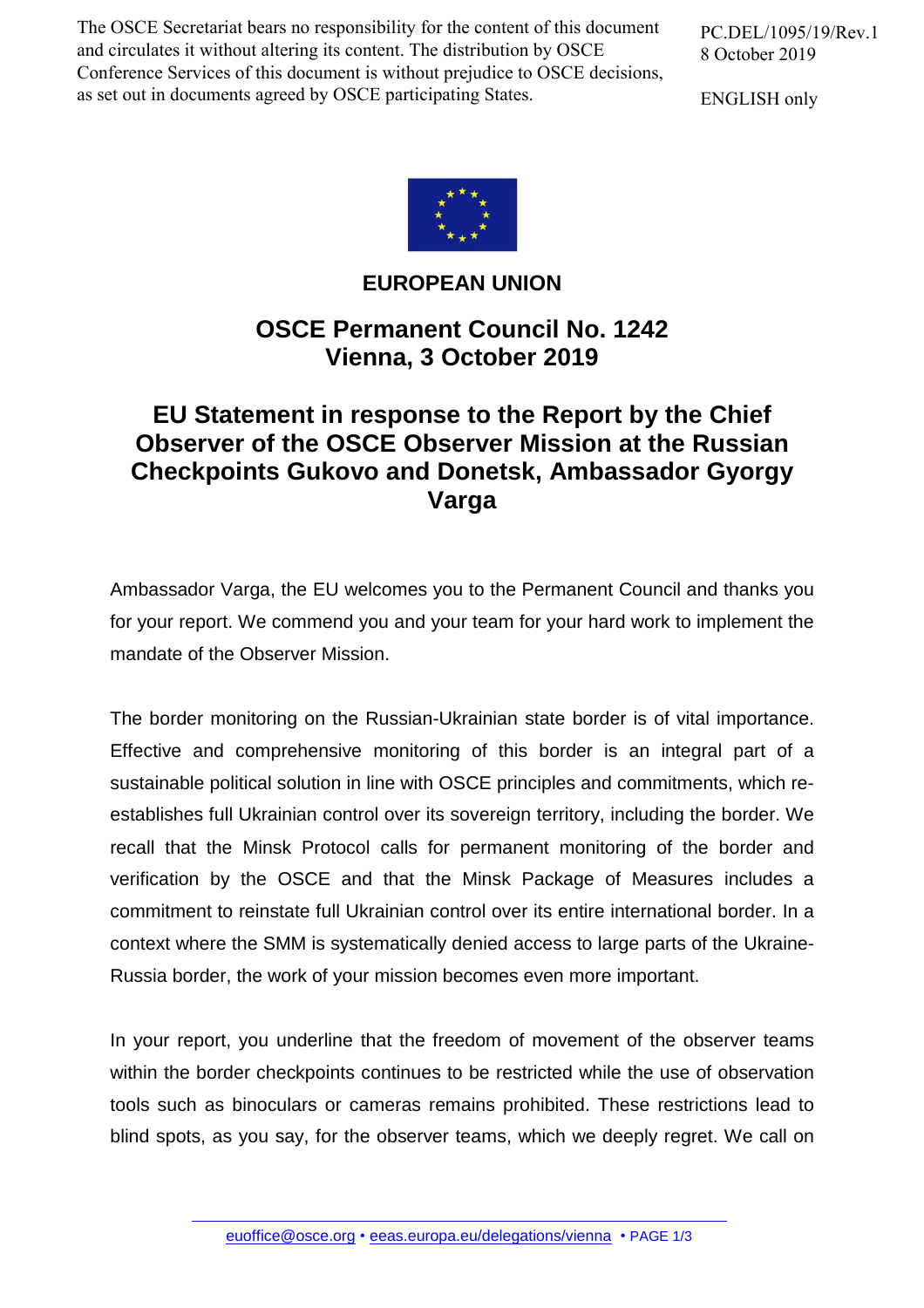the Russian Federation as the host country to remove any restrictions to the mission's work immediately.

We also reiterate our call for a significant expansion of the Mission to all border crossings on the Russia-Ukraine state border currently not under control of the Ukrainian government as well as between these border crossings. The mandate of the mission is currently very limited and its small size does not provide for comprehensive border monitoring. The limitations put on your work together with the systematic denial of access to certain border areas by Russia-backed armed formations raise clear concerns about what is being hidden from the international community.

We note the decision of the Permanent Council of last month to extend the Observer Mission by a further period of four months. We acknowledge that the shortness of every mandate cycle puts administrative burdens on you and your team. We would support, in line with Ambassador Varga, an extension of the mandate cycle for a longer period ensuring a more stable functioning of the Mission and increasing its continuity.

We welcome the exchange of information between the Observer Mission and the SMM and we encourage the continuation of this practice and the further development of the cooperation between the two Missions.

We regret that so-called "humanitarian convoys" continue to enter into Ukrainian territory without consent from the Ukrainian government. In the reporting period between 28 May and 17 September, the OM observed one Russian convoy that crossed via the Donetsk border checkpoint on 25 July and another convoy on 19 September, after the current reporting period. We are thankful for the SPOT reports you release concerning this violation of Ukraine's sovereignty and territorial integrity.